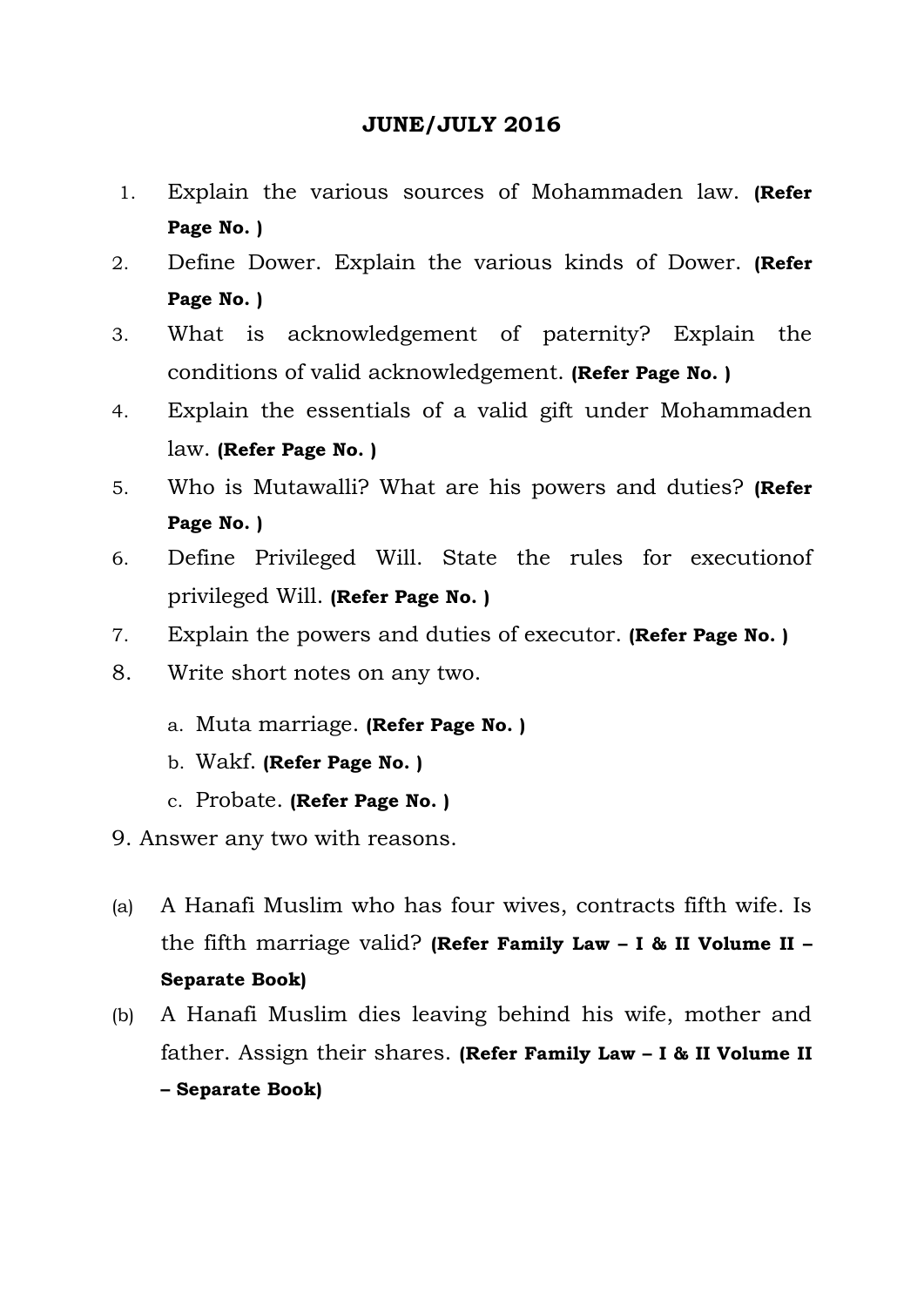(c) 'A' having domicile in India, dies in France leaving movable property in France, movable property in England and both movable and immovable properties in India. State the law by which succession of his property is regulated. **(Refer Family Law – I & II Volume II – Separate Book)**

**DECEMBER 2016**

-----

#### **FAMILY LAW-II**

#### **(Mohammedan Law and Indian Succession Act)**

### **Duration: 3 Hours Max. Marks: 100**

Instructions: 1. Answer Q. No. and any five of the remaining questions.

2. Q. No. 9 carries 20 marks and remaining questions carry 16 marks each.

3. Answers should be either in English or in Kannada completely.

1. What are he essentials of a valid marriage under Mohammedan Law? **(Refer Page No. )**

2. Explain the different forms of talak. When talak becomes irrevocable? **(Refer Page No. )**

3. Who can be a guardian of minor's property under Mohammedan Law? What are their powers? **(Refer Page No. )**

4. Define will. State the limits of testamentary power of a Mohammedan. **(Refer Page No. )**